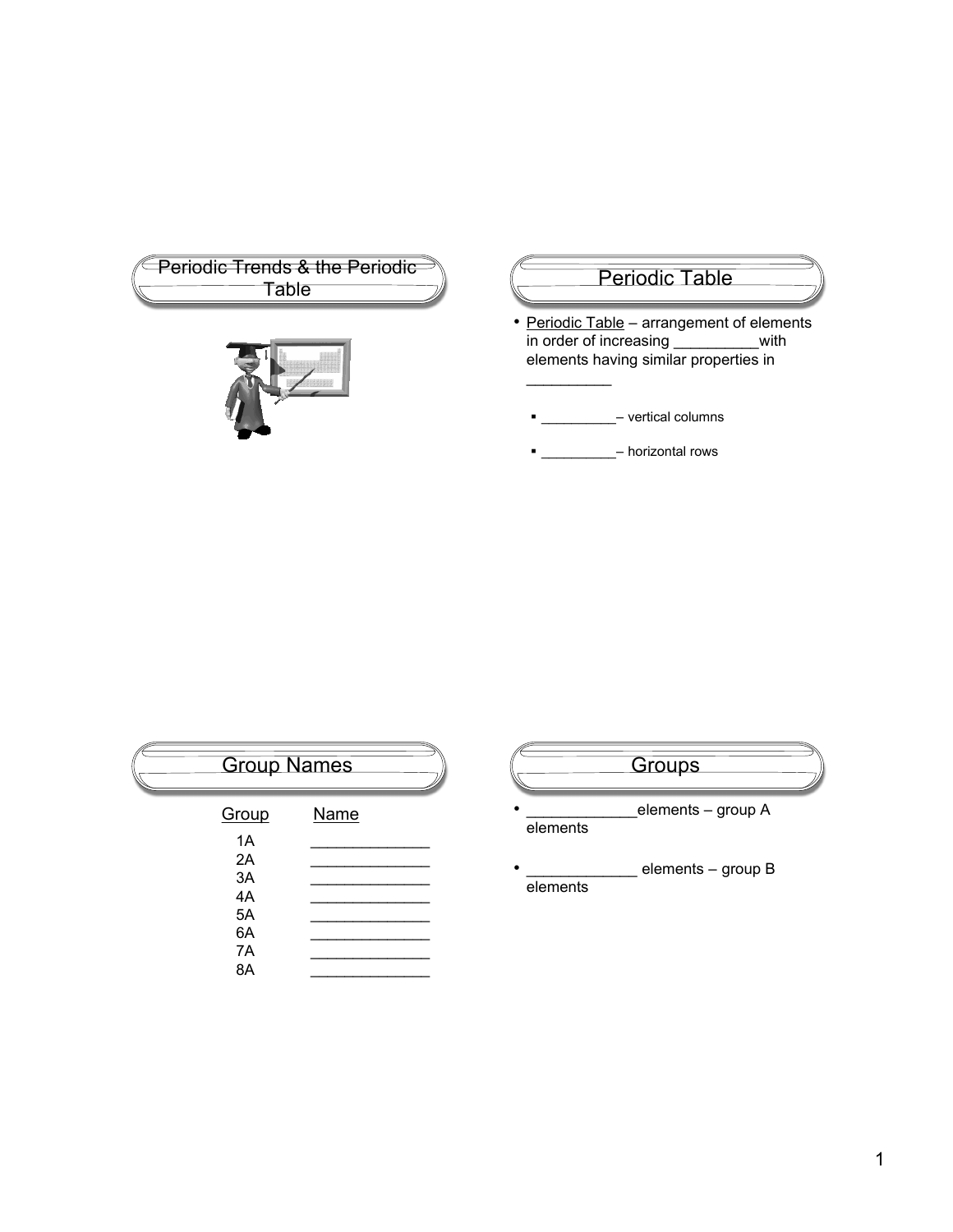

- The group tell you the number of that the element has
- Valence electrons are electrons in the outermost \_\_\_\_\_\_\_\_\_\_\_\_\_ of the atom
- All group 1A elements have 1 valence electron. Likewise, all group 8A elements have 8 valence electrons.

#### **Characteristics**

- Elements in the same group exhibit similar chemical characteristics due to the fact that they all have the same number of
- The most stable number of valence electrons is \_\_\_\_\_\_\_\_\_\_\_\_\_

 $\mathcal{L}_\text{max}$  and  $\mathcal{L}_\text{max}$ 

• This is called an \_\_\_\_\_\_\_\_\_\_\_\_\_

| arnes                                            |  |
|--------------------------------------------------|--|
| Even element wants 8 valence electrons to become |  |

• Every element wants 8 valence electrons to become stable. They will gain or lose valence electrons to form an octet



- The majority of the elements are  $\mathcal{L}=\mathcal{L}^{\mathcal{L}}$  , where  $\mathcal{L}^{\mathcal{L}}$
- They occupy the entire left side and center of the periodic table.
- occupy the upper-righthand corner.
- are located along the boundary between metals and nonmetals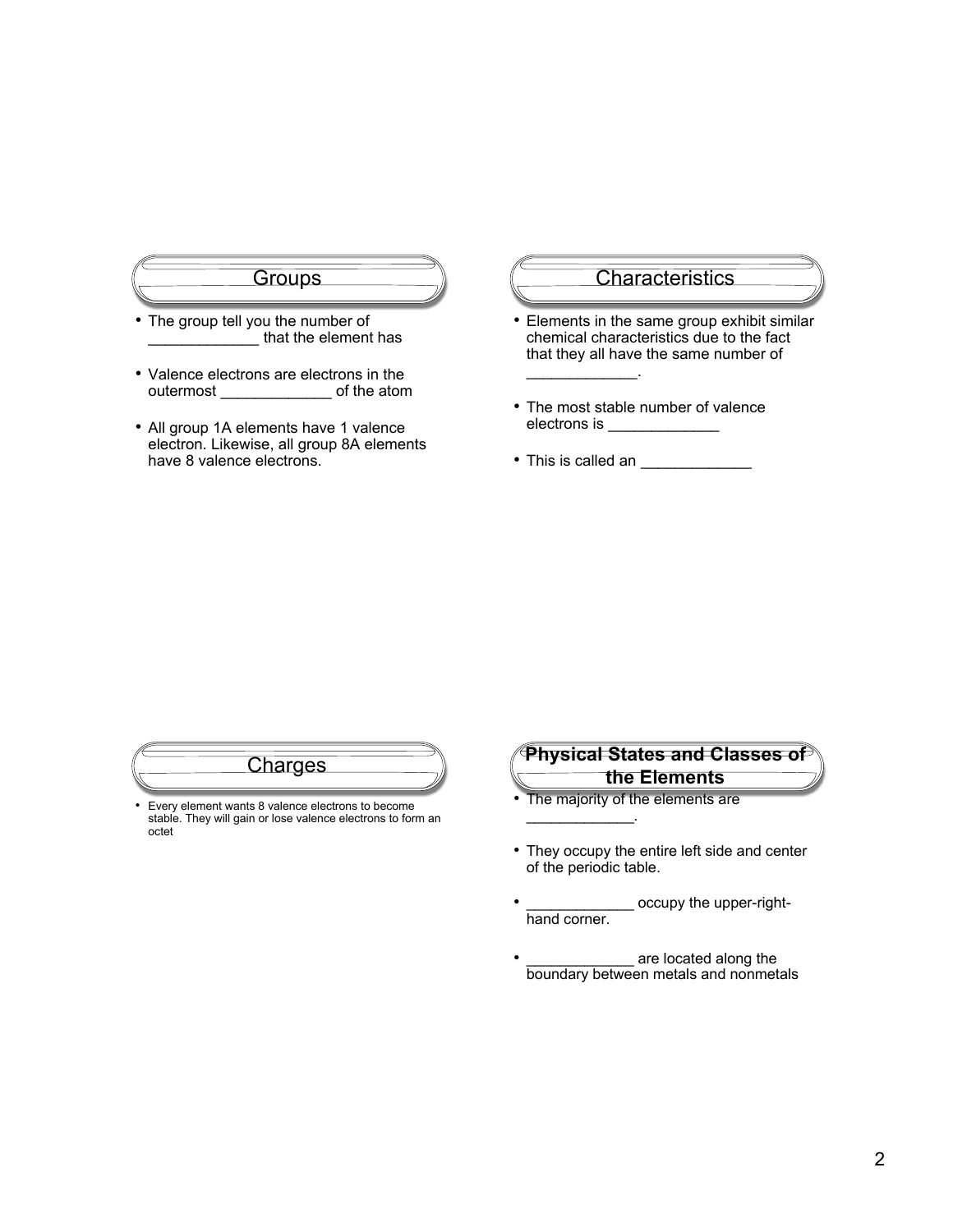

• **Metals** are elements that have \_\_\_\_\_\_\_\_\_\_\_\_\_, conduct heat and electricity, and usually bend without breaking.

#### Transition Metals

- The elements in the middle of the periodic table are called the **transition elements**.
- All transition elements are \_\_\_\_\_\_\_\_\_\_\_.
- Many transition metals can have more than one  $\qquad \qquad$

## Inner Transition Metals

- The first series of inner transition elements is called the \_\_\_\_\_\_\_\_\_\_\_\_\_\_\_\_\_.
- The second series of inner transition elements, the \_\_\_\_\_\_\_\_\_\_\_\_\_\_.

#### Non Metals

- Most **nonmetals** don't conduct electricity, are much poorer conductors of heat than metals, and are \_\_\_\_\_\_\_\_\_\_\_\_\_ when solid.
- Many are \_\_\_\_\_\_\_\_\_\_\_\_\_\_ at room temperature; those that are solids lack the luster of metals.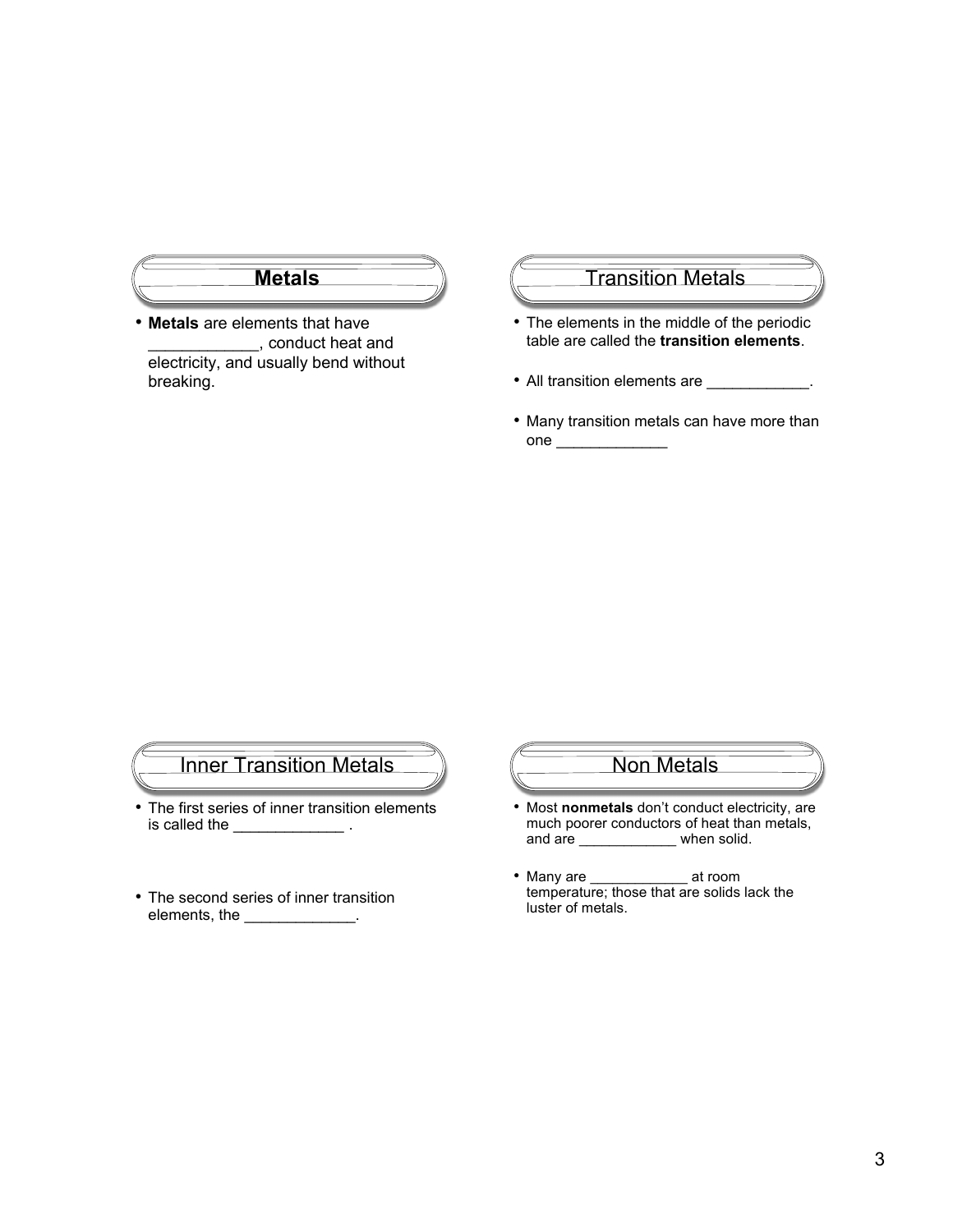| <b>Properties of Metals and</b>    |                  |  |  |  |
|------------------------------------|------------------|--|--|--|
| <b>Nonmetals</b>                   |                  |  |  |  |
|                                    |                  |  |  |  |
| Properties of Metals and Nonmetals |                  |  |  |  |
| <b>Metals</b>                      | <b>Nonmetals</b> |  |  |  |

| Bright metallic luster                     | Non-lustrous, various colors                   |
|--------------------------------------------|------------------------------------------------|
| Solids are easily deformed                 | Solids may be hard or soft,<br>usually brittle |
| Good conductors of heat<br>and electricity | Poor conductors of heat<br>and electricity     |
| Loosely held valence electrons             | Tightly held valence electrons                 |

#### **Metalloids**

- **Metalloids** have some chemical and physical properties of metals and other properties of nonmetals.
- In the periodic table, the metalloids lie along the border between metals and nonmetals.
- B, Si, Ge, As, Sb, Te, Po, At

## Electron Dot Structures

• An electron dot structure consists of the elemental symbol surrounded by dots which represent valence electrons

## **Examples**

- Draw the electron dot structure for Na
- Draw the electron dot structure for Al
- Draw the electron dot structure for Br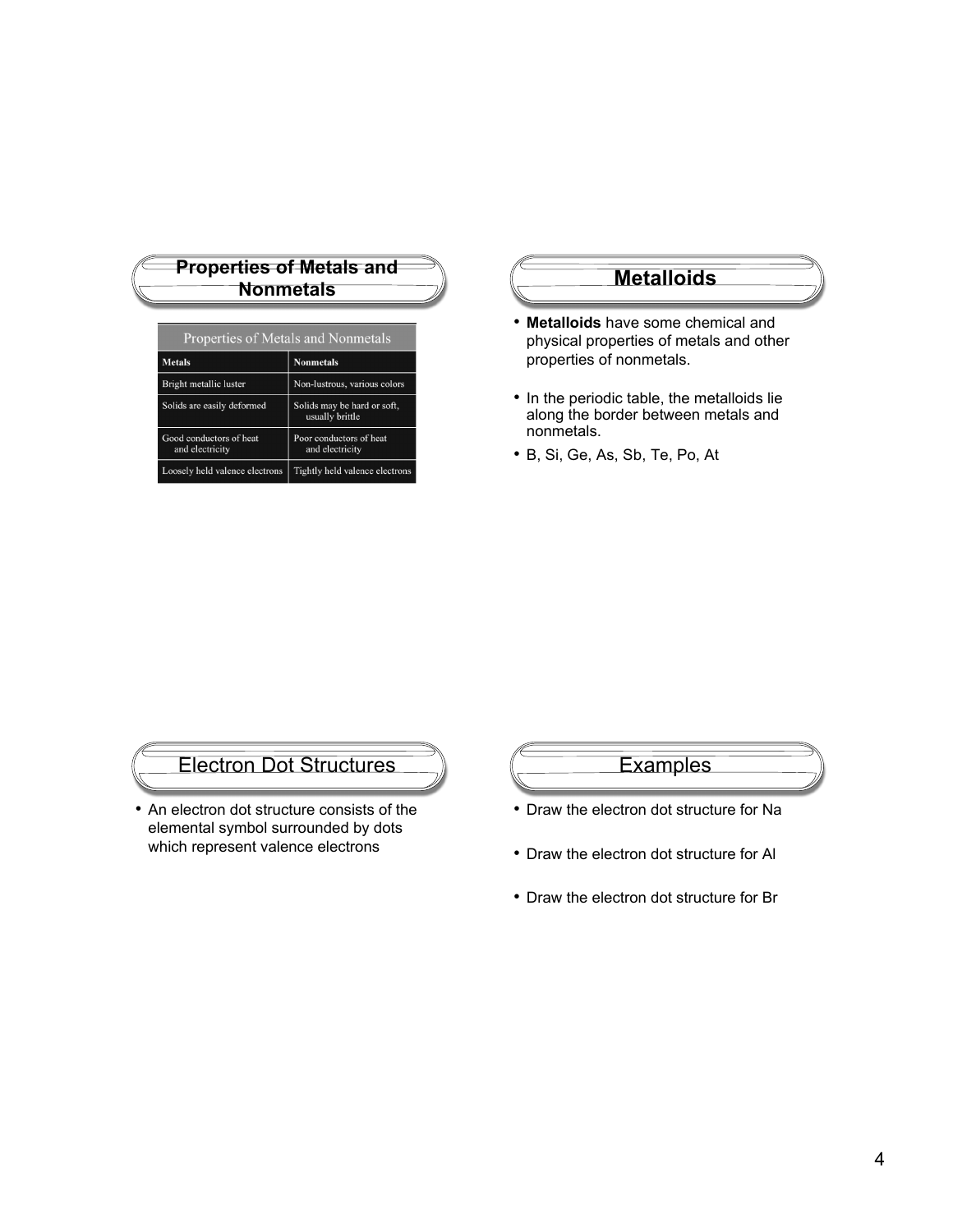# Periodic Trends

• Periodic Trends are trends that occur the periodic table and the periodic table

#### Atomic Radius

• **Atomic Radius** – size of the atom





• **Ionization energy** – the ability to pull off 1 electron





• **Electro negativity** – the ability of an atom to attract another atom